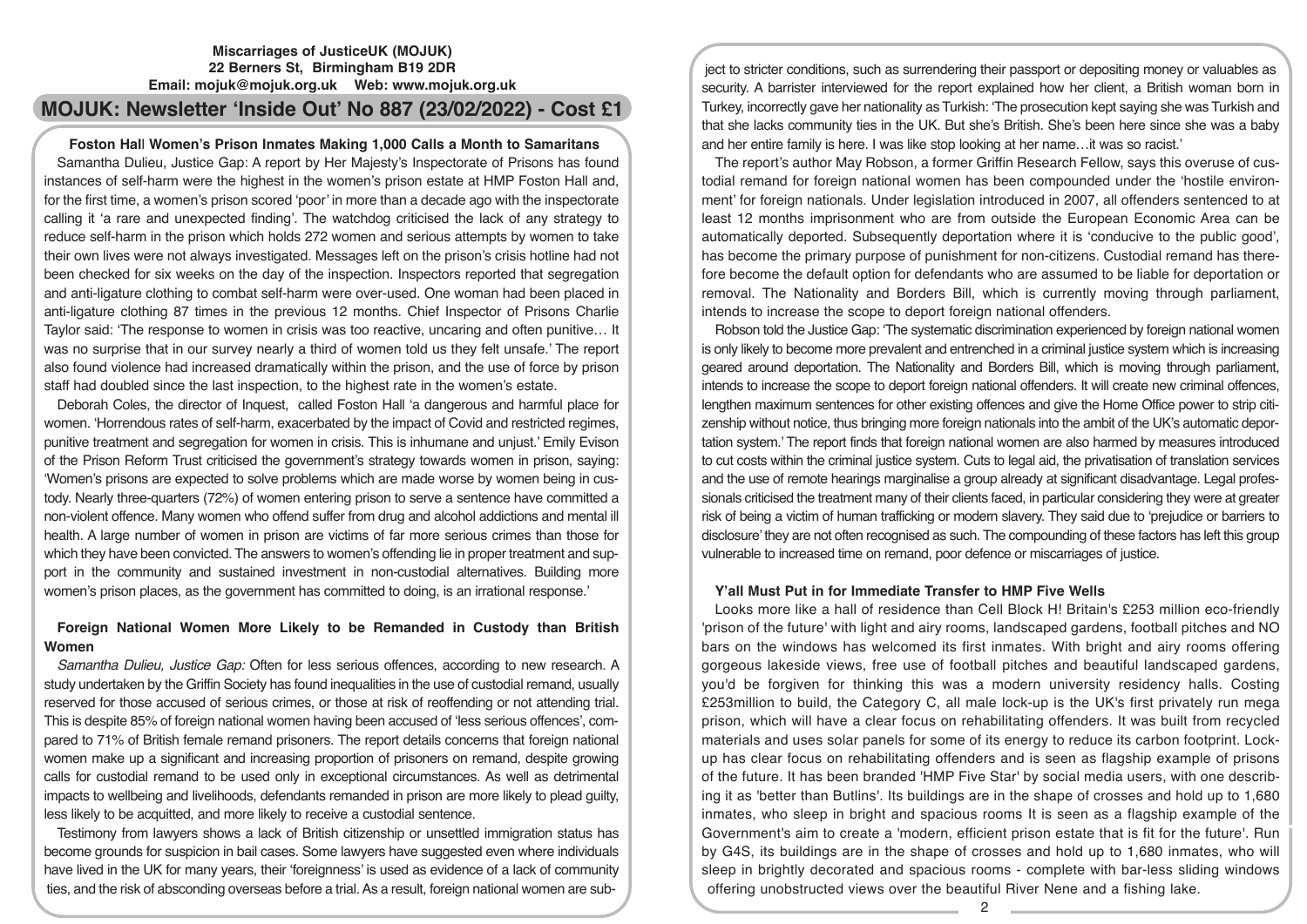# **Making Misogyny A Hate Crime Is Long Overdue**

Maira Rana, Each Other: The hatred of, aversion to, or prejudice against women – is becoming ever more common within our society, yet little is being done to tackle it effectively. With 86% of women in the UK aged 18-24 experiencing sexual harassment, it's clear to see that misogyny is rife. But despite its prevalence, misogyny is still not classified as a hate crime. Hate crimes are defined as crimes committed against an individual because they are part of or perceived to be part of a certain demographic. Currently, protected characteristics covered by hate crime law include race, religion, sexual orientation, disability, and transgender identity, but not sex and gender. The omission of these categories remains glaringly obvious after calls to add them to the list of protected characteristics covered by hate crime law were denied in the wake of Sarah Everard's murder, which re-ignited the conversation around women's safety and gender-based violence. It's wishful thinking to believe that misogyny neatly stays within the confines of being catcalled in the street or being groped on the bus or tram. Misogyny infiltrates every part of our society and touches the lives of women everywhere.

Even the Metropolitan Police, the service responsible for enforcing justice in the capital, is facing scrutiny for what critics like Sue Fish (former Nottinghamshire police chief) and MP Dianne Abbott describe as a culture of institutionalised misogyny. These concerns come after the prosecution of multiple officers for rape, reports of racist and sexist online chats between officers, and the prosecution of two officers for taking and sharing pictures of the bodies of murder victims Nicole Smallman and Bibaa Henry "for their own amusement". Women are often unsafe at the hands of the police, but what is disturbing is that, for many young women today, misogyny is also entrenched in schools and universities. Following the death of Sarah Everard, more than 54,000 testimonies of abuse and harassment in educational institutions filled the website of the anti-rape movement Everyone's Invited. This movement later inspired a BBC documentary, featuring Love Island's Zara McDermott, who discussed her experiences whilst interviewing girls up and down the country.

During my own years in high school, it was not uncommon to face misogynistic comments. In the midst of a conversation about female astronauts going to Mars, a boy sardonically remarked, "We want to build an actual establishment up there, not a kitchen". This sentiment was easy to find among many boys who would tell me and a number of my female peers, who also happened to be women of colour, that there was "no point" in getting an education, given that we would "end up at home with a husband and kids". It was always clear that, for many boys, the intent behind these comments was to exercise a sense of control and entitlement over girls in the class by making us feel intellectually inferior and guilty for daring to participate in our education. But the underlying racism hidden in a lot of these remarks often went unnoticed.

Having a South Asian heritage means that I often have to contend with a lot of stereotypes. Frankly, it's exhausting. I have to reckon with people's prejudices in regard to my gender as well as my ethnicity. However, I have noticed disparities in the ways in which racism and misogyny are handled – both within a school environment and more generally in society. Whilst it's true that allegations of racism can be dismissed or handled incorrectly, they are typically treated with more seriousness than allegations of misogyny. When girls speak up about mistreatment, they are often told that they are being too emotional or sensitive. It's ingrained within the culture too. Girls, from a young age, are told that if they are teased or taunted by boys in the playground, it's because "he fancies you". Those influencing and enforcing our laws often downplay the seriousness of misogyny and dismiss the dire need to tackle it. In 2018, Sara Thornton, the then chair of the National Police Chiefs' Council,

said that the focus should be on "core policing" due to "overstretched" police resources, rather than tackling misogyny. Dame Cressida Dick, who stepped down as commissioner of the Metropolitan Police yesterday, supported Thornton by saying: "In terms of misogyny, we have hate crime legislation currently. We have aggravating factors, racially, or race hate. We have specific statutes and offences, we don't have those in relation to gender-related crime or misogyny and, in my view, we should be focusing on the things that the public tell me they care most about."

This idea that misogyny is not as important as racism trivialises the issue, and further plays into the mindset that women are troublemakers for taking a stand. The reality is that both issues desperately need to be tackled effectively because they are frequently interlinked. Making misogyny a hate crime would put the much-needed and long overdue support of the law behind women. Article 14 of the Human Rights Act (HRA) sets out the right to freedom from discrimination. Just as with issues like racism or ableism, misogyny is fundamentally born out of discrimination (in this case based on gender or sex) and there is no valid reason why it should be less deserving of criminalisation. Misogyny not only facilitates foul and sexist language but also makes for gender-based violence in the long term. Such violence has claimed the lives of countless women over the years. Femicide Census, an organisation providing 'comprehensive information about women killed in the UK', reports that a woman is, on average, killed by a man every three days. Whilst an endless number of cases never make the news, some recent, high-profile incidents include victims like Sabina Nessa, sisters Bibaa Henry and Nicole Smallman, Julia James and Ashling Murphy. Article 2 of the HRA pertains to the right to life. The threat of gender-based violence infringes on it. That is exactly why misogyny, its root cause, desperately needs to be made a hate crime.

## **Kill the Bill': Surge in Bristol Riot Charges Prompts Alarm Over Civil Liberties**

*Tom Wall, Guardian:* Dozens of mainly young "kill the bill" protesters have been charged with riot – the most serious public order offence – following clashes in Bristol last year. The decision by Avon and Somerset police and the Crown Prosecution Service appears to be the biggest use of riot charges against demonstrators since the 1980s. The force launched one of its largest investigations after a confrontation between riot police and protesters opposed to the police and crime bill – which will allow the police to curb protests – spiralled into violent clashes outside a police station in Bristol on 21 March last year. It has been accused of giving the impression of "revenge policing" and giving in to political influences. The police claimed mobs of people attacked officers, damaged police vans and a police station in a night of sustained violence. But MPs later heard evidence that the disorder was sparked by the police pepper-spraying and beating demonstrators taking part in a sit-down protest outside the station. The all-party parliamentary group (APPG) on democracy and the constitution also heard that the police's use of force, including deploying dogs, batons, and shield strikes, known as "blading", was often considered disproportionate in the days that followed. The report says it was not clear who struck first but that there was '"significant and serious" violence directed at police officers.

At least 62 protesters reported injuries over the course of the week, including 22 with head wounds and seven who required hospital treatment, whereas 44 officers were hurt. The force withdrew widely reported claims that officers suffered broken bones and a punctured lung. Protesters charged with riot, which is rarely used and requires the sign-off of the director of public prosecutions, could face jail terms of up to 10 years. Analysis of Home Office figures shows only 22 people have been convicted of riot since 2011. Avon and Somerset police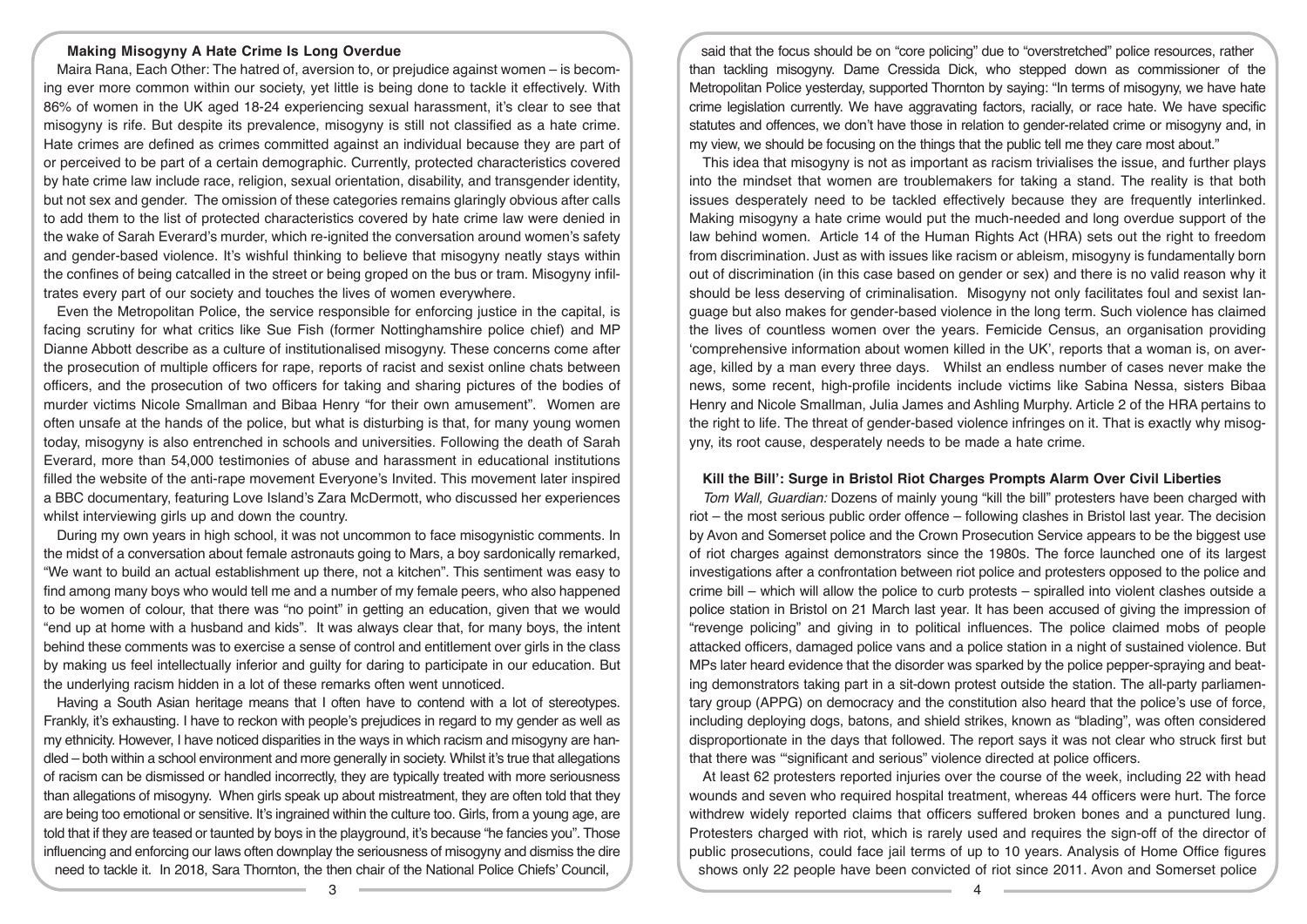said it was still in the middle of one of its largest ever investigations after "police vehicles were damaged and set alight, officers were assaulted and our neighbourhood police station was vandalised during a riot in Bristol city centre on Sunday, 21 March 2021".

Charges against 38 protesters come amid growing concern from civil liberty groups that protesters are facing ever more serious public order charges, which could have an impact on the right to protest. Detectives are still seeking 34 people in connection with the Bristol clashes, so even more protesters could be charged with riot over the coming months. Four of the people charged are homeless. Others have learning and mental health difficulties. Ryan Roberts – who attempted to set fire to occupied police vans in the most serious incidents of the night – has ADHD (attention deficit hyperactivity disorder) and was said to be living on the fringes of society. Roberts, of no fixed address, received a 14-year sentence in December.

Many protesters face trials later this year but some have already gone to court. So far, 13 people have been sentenced to a total of more than 51 years in prison, including five charged with riot for kicking police shields, throwing items at police, kicking police station windows and hitting police vans. A woman was jailed for five months for urinating at the feet of an officer. Jasmine York, who was charged after she complained she was beaten by officers and mauled by a police dog at the protest, was cleared of riot by a jury. The court was shown footage of York, 26, being struck at least three times by batons and bitten by a police dog. She was convicted of a lesser charge of arson for pushing a wheelie bin towards a burning car and will be sentenced next month. Another woman, Mariella Gedge-Rogers, was found guilty of riot.

Geraint Davies MP, chair APPG on democracy and the constitution, which investigated the disturbances in Bristol, criticised the police. "They massively overreacted at the time and were found out after they misled the press and tried to mislead our inquiry," he said. He questioned whether the riot charges appeared to be "seeking to punish peoplein an excessive and disproportionate way, not just for protesting but for challenging the police". Davies added that the police should not be handed even more powers in the police and crime bill. "The police abuse the power they have but the government still want to give them all sorts of new powers to restrict protests. They need more accountability not less." Avon and Somerset police added that the MPs' report also recognised that officers faced real violence and hostility and put themselves on the line to keep people safe.

Priti Patel, has taken an active interest in recent operational policing decisions in Bristol. She described the pulling down of the statue of slave trader Edward Colston in June 2020 as "utterly disgraceful" and demanded an explanation from the then-chief constable about why officers did not intervene. Patel and the prime minister, Boris Johnson, also backed the police's version of events following the "kill the bill" protests in Bristol. Patel said the law-abiding majority would be appalled by the actions of a "criminal minority", while Johnson gave the police his full support and branded the protest "a mob intent on violence".

Shami Chakrabarti, former shadow attorney general, feared Avon and Somerset police had been influenced by the government's increasingly harsh and authoritarian approach to public dissent. "Charging people with such serious public order offences is going to chill dissent and protest, it is especially concerning when it comes after criticism of the force from the home secretary." She added: "It is particularly worrying if people face serious charges after they have complained to the media about their treatment. Defensive and political policing only undermines public trust in the law."

Matt Foot, a criminal defence solicitor, who is co-writing a book on the policing of protests, said his research suggested the sheer number of demonstrators charged with riot in Bristol was almost unprecedented. "This is by far and away the biggest use of riot charges since the mid-1980s – and in all likelihood the most under the current public order act."

# **Love, Lies and the Undercover Police**

*Donna McLean* (Author of this article) is one of the women activists from the campaign 'group 'Police Spies Out of Lives, which supports women affected by undercover police abuses. Originally known by the pseudonym 'Andrea', she dropped her anonymity in 2020. We know of more than 30 women who were deceived into long-term, intimate relationships by undercover police officers, members of the secretive Metropolitan political policing units. Some 250 officers spied on more than 1,000 political groups since the formation of Special Demonstration Squad (SDS) in 1968. The SDS was disbanded in 2006, when the National Public Order Intelligence Unit took up the mantle. These undercover spies often formed relationships with women as part of their 'tradecraft', concealing their true identities with the help of state-produced fake ID such as driving licences and passports. We are told that the political policing unit was finally closed down in 2011. The first civil case was lodged against the Metropolitan Police and the Association of Chief Police Officers in December 2011. It involved eight women who were deceived into long-term intimate relationships by five officers who had infiltrated social and environmental justice campaigns. The eight women were represented by the human rights law firm Birnberg Peirce.

The women's case included both common law claims and human rights claims. In both parts of the case the women faced legal battles by the police, who attempted to strike out the case, have the case sent to secret court, and attempted to hide behind the stock answer of Neither Confirm Nor Deny. The eight women asserted that the actions of the Metropolitan police officers breached their human rights, subjecting them to inhumane and degrading treatment, and disrespecting their private and family life and their right to form relationships without unjustified interference by the state. The Metropolitan Police agreed that they had abused their human rights, and issued a full apology, which was part of the settlement of the case. I was deceived into a long-term intimate relationship by the SDS officer Carlo Soracchi ('Neri'). We met in London in September 2002, at an anti-war demonstration. Soracchi was a steward on the march, alongside my friend and work colleague Dan, and a wider group of trade union activists and anti-racist campaigners that I knew socially. At that time, I was working in a specialist hostel for former rough sleepers in south London, and I was a trade union rep for TGWU (now Unite). Carlo was a locksmith, working for a company in Kings Cross which exists to this day. Carlo and I hit it off immediately, and within a few weeks he had moved in to my flat. He asked me to marry him on Hogmanay, just three months after we had met, surrounded by our close friends. He even rang my mum to tell her the good news. We lived together for two years and we planned our future, including having children together. We even chose names for them.

My friends, family and work colleagues got to know Carlo. They loved and trusted him. He came on family holidays, attending key events such as my sister's graduation and was welcome at work nights out. Carlo stayed overnight in my family and friends' homes. To the outside world, we seemed like the perfect couple. I thought I had found my life partner In 2004, Carlo appeared to suffer a catastrophic mental health breakdown. He had recently been made aware of sexual abuse within his family. Early in our relationship he disclosed childhood trauma and domestic abuse perpetrated by his father. But the new revelations of sexual abuse, against his sister, seemed to tip him over the edge. He lost an alarming amount of weight, his appearance changed dramatically, and I found myself living with a deeply troubled man. In the six months leading up to his final disappearance from my life, in November 2004, he went missing several times and even texted me on my friend's 30th birthday saying he was suicidal. I felt helpless and the weight of worrying about Carlo had a massive impact on my life, undermining my ability to focus on work, and carving away at my physical and mental health. I ended up homeless myself, sofa surfing around south London for a few months until I built up my strength again. It was in the summer of 2015 that I received a life-shattering message from an old friend.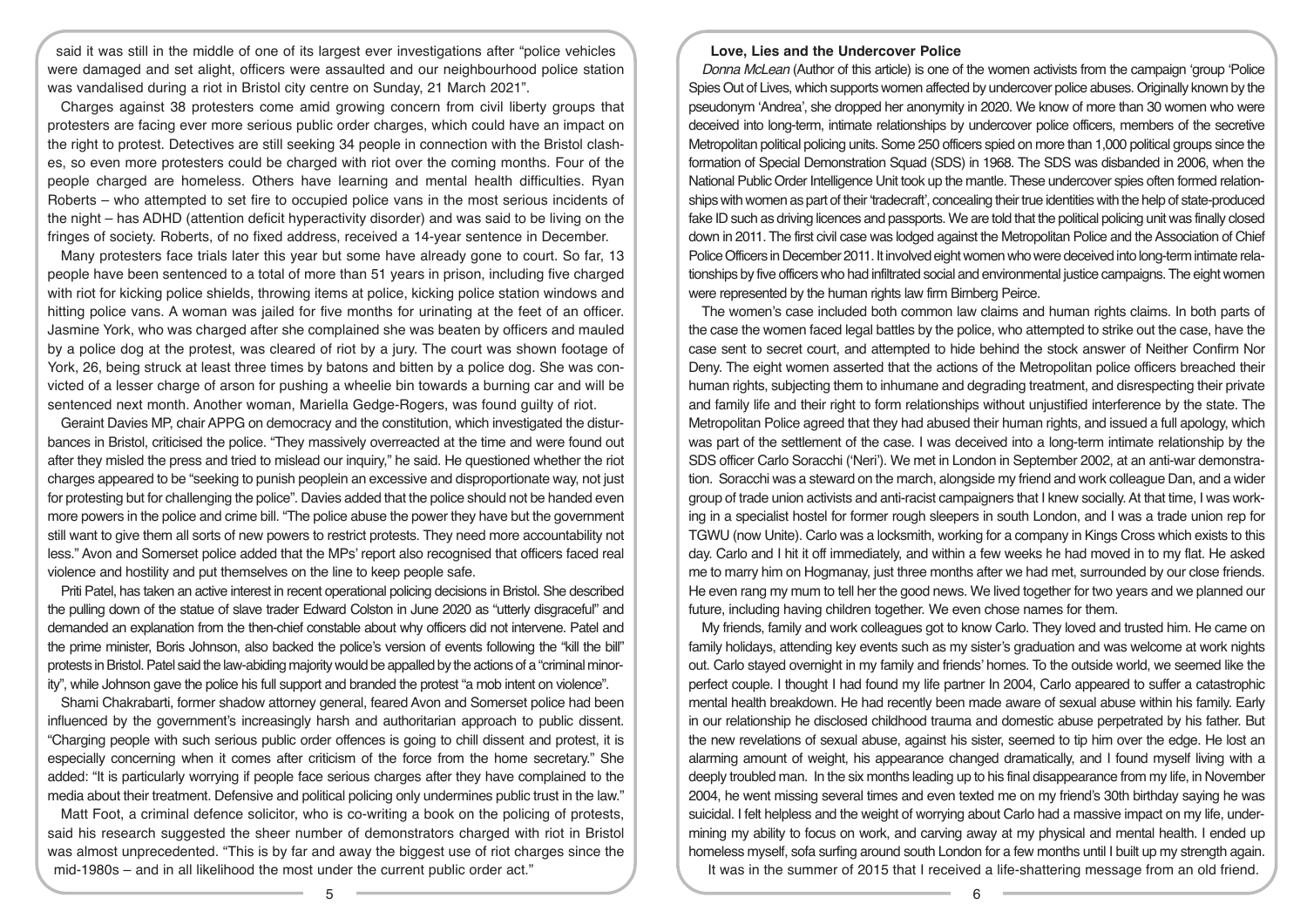He told me that a group of activists now believed that Carlo had led two completely different lives: one, with me, as a locksmith and left-wing activist and the other, with his wife and children, as a highly trained police officer, operating in the so-called elite SDS, a secretive unit within the Metropolitan police. For over a decade I had been oblivious to this reality, that the man I lived with was a spy, paid to lie by the state. I quickly met with the activists and researchers who had harboured these suspicions about Carlo's sudden disappearance. They had been researching his identity and whereabouts for a year and were able to provide me with incontrovertible proof that Carlo was an undercover police officer. Seeing his profession documented on his marriage certificate and his children's birth certificates was one of the most distressing aspects of the discovery. It made me question everything I had believed about that whole period of my life. I was appalled to learn that it was a prerequisite for him to be married; to have a stable home to go back to when his long undercover deployment ended.

Finding out the truth, or part of it, re-opened old and painful wounds. My truth became a fiction. For the second time, Soracchi and his paymasters had a devastating impact on my family life, my career and my health. I became distracted, sleepless, anxious. I launched a civil case against the Metropolitan Police, who admitted liability after three weeks, yet have consistently adopted a cruel and adversarial approach to litigation. My civil case against the Metropolitan Police remains unresolved after five long years.

Soon after my discovery in 2015, I applied to become a core participant in the public inquiry into undercover policing which was set up in 2014 by Theresa May, then Home Secretary, to investigate the conduct of undercover police officers in England and Wales. Initially we welcomed the establishment of the public inquiry, which was originally known as the Pitchford Inquiry. The remit was to investigate undercover policing in England and Wales, but this does not go far enough. In limiting it only to England and Wales, crucial information on the actions of undercover operatives travelling and infiltrating actions and movements in Scotland, Ireland and elsewhere is ignored.

Sir Christopher Pitchford stepped down due to ill health in May 2017 and sadly died later that year. The incumbent presiding judge, Sir John Mitting, has consistently made decisions that we feel benefit the police, who perpetrated these abuses, more than benefits us, the survivors. We have repeatedly asked for a panel of advisors to support Mitting as he lacks knowledge and experience in relation to matters of race, class, and gender. this request. Our requests have been constantly refused.

Like the other core participants, I am deeply frustrated by the lack of impartiality of the chair, and of his seemingly unfettered belief in what the police choose to tell him. Yes, that is the same Metropolitan police force whose officers spied on the Stephen Lawrence family, who were responsible for stealing dead children's identities, who colluded in the illegal blacklisting of thousands of construction workers and who systematically entered into long-term intimate relationships with women who believed them to be activists. Highly trained liars, yet Mitting accepts their false word at face value.

It is apparent that this was never about an individual officer's 'integrity'. These undercover operatives were trained and paid to lie. Sexual relationships were known about and signed off by these managers. Deceiving women into long term intimate relationships was an core part of the strategy. This was no accident, no 'rogue' officer taking advantage. This was systemic. It was institutional misogyny. It was state-sponsored abuse of women on an enormous scale. In the recent hearings, a former officer, when asked about the nature of sexual relationships with activists, compared them to 'sampling a product', as a cop infiltrating an organised crime gang might sample the drugs.

The Public Inquiry into Undercover Policing has been mired in arguments about procedure, anonymity orders and there has been obfuscation on the part of the police at every turn. The

inquiry should have concluded in 2018, but we only heard the first tranche of evidence in the in November 2020. It is now due to report in 2024, but I suspect there will be further postponements. The British establishment continues to cover up the undercover policing scandal, through a strategy of delays, smokescreens, and institutional dishonesty. I now will not give evidence (or hear Carlo's) until 2023 at the earliest. It should have been this summer. Any hope of moving on with my life is yet again thrown into the long grass. The cost of the inquiry to date (Feb 21) is an eye-watering £36,219,100.

Many of us targeted by these sinister secret police have campaigned for years to get answers, often carrying the weight of severe mental distress and trauma, because of the statesanctioned abuses we were subjected to. The similarities between the other women's stories and my own are astonishing. At least twenty of the undercover officers deployed in political groups between the mid-70s and 2010 are known to have had sexual relationships, some lasting for many years. At least three fathered children with women activists.

Amongst the wider group of people affected by abusive undercover policing there are blacklisted construction workers, miners from the 1984/85 strike, trade union activists, family justice campaigners, environmental activists, as well as the women like me, who were deceived into long-term sexual relationships. We have been fighting long and hard, collectively, for truth, justice, and access to our files. We are working alongside other core participants to try and make this inquiry worth our time and participation. The more public pressure felt by those under scrutiny, the more likely it is that we will achieve some justice. If those trying to get away with covering up their wrong doing believe no-one is scrutinising them, or that nobody cares, they are more likely to continue violating the human rights of others. I stand in solidarity with everyone affected by the spycops and their incalculable abuses. We will not be broken by their dirty tricks. If anything, this just makes us stronger.

## **How Human Trafficking Victims Can Appeal Against Criminal Convictions**

Freemovement: In R v AAD, AAH, and AAI [2022] EWCA Crim 106, handed down on Thursday 3 February 2022, the Court of Appeal (Criminal Division) has outlined avenues to appeal against criminal convictions for victims of trafficking who are confirmed as such after conviction. Immigration practitioners should be aware of these appeal options when working with trafficked clients. The two avenues to appeal are as follows:

*1. Arguing That a Conviction Following a Guilty Plea Is Unsafe* 

The Court of Appeal confirmed that a victim of trafficking can submit that a conviction following a guilty plea is unsafe (see paragraphs 155-157). The court allowed the appeal of AAH, who had received a positive conclusive grounds decision (i.e. recognising her as a confirmed trafficking victim) after entering a guilty plea. It outlined the three categories of cases where a court may overturn a conviction following a guilty plea: where the defendant was deprived of a defence that was good in law; in cases of abuse of process, where it was not just to try the defendant at all; and where the admission of guilt was not true. Practitioners should be aware of the defence available under section 45 of the Modern Slavery Act 2015 which applies to those who have been compelled to commit an offence due to being trafficked or enslaved.

*2. Arguing That the Prosecution Was an Abuse Of Process* 

The court also reopened the abuse of process jurisdiction for victims of trafficking issued with a conclusive grounds decision (see paragraphs 110-143). The abuse of process jurisdiction provides a route for a trial that is uniust to be staved. It is available in cases where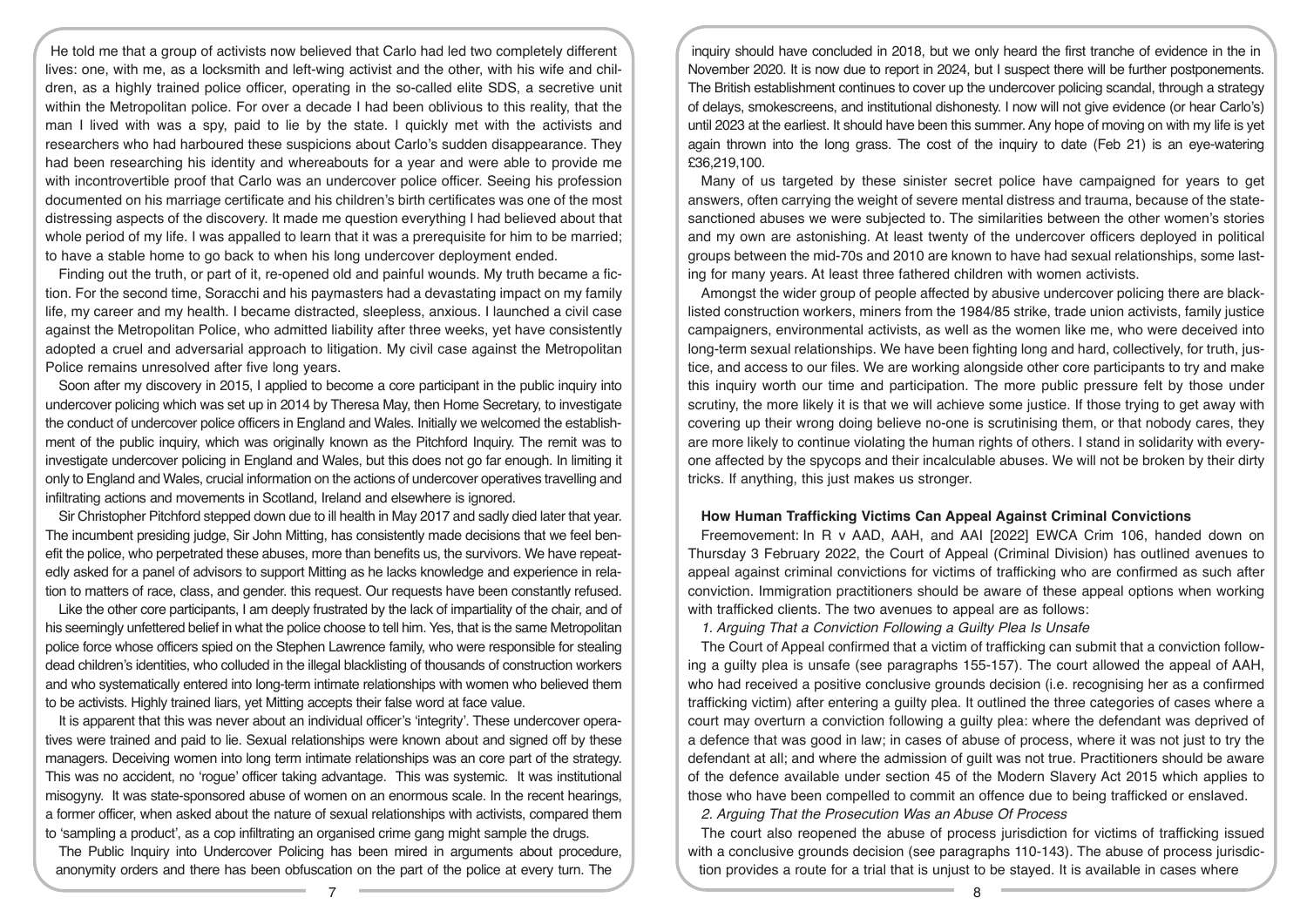it would be impossible for the accused to receive a fair trial, or it would be unjust to try the accused. Where the Crown Prosecution Service ought not to have prosecuted in the first place, a victim of trafficking can appeal against a conviction resulting from the prosecution. This is crucial in ensuring that the CPS complies with its duty of non-prosecution of trafficking victims. But following the decisions in R v DS [2020] EWCA Crim 285 and R v A [2020] EWCA Crim 1408, it had appeared that the abuse of process protection was no longer available in trafficking cases. In AAD, AAH and AAI, the court confirmed that the CPS can prosecute a victim of trafficking despite a positive conclusive grounds decision. But "what if the CPS has failed unjustifiably to take into account the CPS Guidance or… has no rational basis for departing from a favourable conclusive grounds decision?"

In principle such a scenario would, on ordinary public law grounds, seem to operate to vitiate that prosecution decision: whether by reason of a failure to take a material matter (viz. the CPS prosecution guidance) into account or by making a decision to prosecute which is properly to be styled as irrational. Consequently, such a prosecution may, in an appropriate case, be stayed. The court accepted that DS has been superseded by the 2021 European Court of Human Rights decision in VCL and AN v United Kingdom (application nos. 77587/12 and 74603/12), reported on Free Movement as Human rights court criticises CPS for prosecuting trafficking victims. In that case, the Strasbourg court stated that the prosecution of trafficking victims "may be at odds with the state's duty to take operational measures to protect them". As such, a prosecutor must have "clear reasons which are consistent with the definition of trafficking contained in the Palermo Protocol and the Anti-Trafficking Convention" to depart from an official decision that the person is a victim.

This led the Court of Appeal bench to reject the observation in DS that if there is no sound evidential (rational) basis on which to challenge the conclusive grounds decision, then "it will still not be an abuse of process, but the judge will consider any submission that there is no case to answer". That, the Court of Appeal in AAD said, is clearly wrong: the abuse of process jurisdiction should be available as legal redress in the event that the CPS fails to follow its own guidance (paragraph 140)

#### **Northern Ireland: Incarcerated Workers See Possible End to Prison Book Ban**

After months of campaigning the Incarcerated Workers Organising Committee (IWOC) have welcomed changes in current book ban throughout Prison System in the North of Ireland. In a statement released earlier a spokesperson said "We have finally seen some concessions from the Northern Ireland Prison Service (NIPS) in relation to the ongoing book ban across the North's Prison System. "Until now, the NIPS have refused to allow family or friends to supply reading materials such as books or independent publications to prisoners held in the North. We have continually argued that books and reading materials are an important asset to all those incarcerated, which should be a basic right to all those imprisoned. The NIPS have now taken the step to allow family and friends to leave books and other forms of reading materials into the prisons while attending visits, which are pre-arranged by appointment only. While this comes as a welcome development to those incarcerated, concerns still exist regarding the ability of prisoners to access these materials. Especially in circumstances where prisoners do not have any family, friends or loved ones living locally or whose family are unable to visit the prison. In doing so, incarcerated migrant workers and those who neither have the financial means to purchase reading materials will continue to remain in serious isolation due to the unjust nature of the prison regime. The NIPS must recognise the differing needs of incarcerated workers and immediately accommodate for non-discriminatory measures accordingly. As incarcerated workers, we demand a complete end to forced isolation of all prisoners and an end all restrictions on literature for all those incarcerated. An injustice to one is an injustice to all!"

#### **Devil's Advocate Giovanni Di Stefano Vindicated 2013 Conviction Quashed by CPOS**

In a scathing Judgement, published, Tuesday 15th February 2022, the Court of Public Opinion and Scrutiny (CPOS)quashed the conviction of the man known as the Devil's advocate who defended the likes of Saddam Hussein, Ian Brady, Slobodan Milošević, Charles Manson, and other Dictators and high-profile criminals. The Court of Public Opinion and Scrutiny was established in 2003 by retired Judges of the High Court and Crown Court to review the cases of those "referred" to the Court by a member Judge.

It is thought that a Crown Court Judge brought the case to the attention of the Court over a barrage of "things that went wrong" with Di Stefanos Trials in 2013, presided over by the now deceased Judge Alistair McCreath. The rules of the Court are in accordance with the same rules of the Court of Appeal and the Judges take the pseudonyms of Lord Datta, Lord Dayadhvam, Lord Damyata and their identities remain secret.

One of the retired High Court Judges said, "we do this to protect the integrity of the judiciary, but it is correct to say that some of the cases we have all participated in have left us disturbed enough to carry a weight on our conscience." The Devil's Advocate told the Court that the current, "Court of Appeal Criminal Division had become "intellectually dishonest and of the countless misdirection's and what he terms "wrong turnings." His Trial took place in 2013 and thereafter subsequent appeals. The full Judgement makes harrowing reading, and a jurist said, "the whole matter was so badly handled that the papers should be sent to the Attorney General for review as to whether anyone should be prosecuted."

The Court heard evidence that Di Stefano's PNC (criminal record) had been falsified and that it included offences he "not only did not commit but could not have committed." The Judge sentenced Di Stefano on the basis of a criminal record he simply did not have. He told the Court that when an "honest prison officer" obtained the real PNC in 2018 it was a surprise to all because "it portrayed the real position and that the Judge himself had been misled." There were countless errors and equally countless occasions that the whole matter could have been rectified" but it has not. The Judges dug in their heels because they were too deeply involved. "The power to apologise is what is lacking in the Court of Appeal," said Di Stefano. Last year after eight years in prison Di Stefano wrote to his Trial Judge Alistair McCreath who retired early after Di Stefanos Trial and joined the Parole Board of England and Wales. The letter which we publish in full makes important reading and it is thought that Judge McCreath may well have been the Judge who referred the case to this Court. "What is sad is that Judge McCreath replied to me replied to late last year. He said that I had been treated like a "drunken lamb at a wolf party," said Di Stefano." After nine years though it is a pyrrhic victory for both me, The Judge and the Prosecution. "No one has won, and justice has been badly scarred," said Di Stefano. Asked what he would do now? Di Stefano replied, "See my mother aged 86 and I'm sure I will get a good telling off even at my age which may well be richly deserved,"

Jim Sheridan takes on 'The Devil's Advocate'

Jim Sheridan, the six times Oscar nominated writer and director and his core documentary team has bought the exclusive rights to 'The Devil's Advocate', a biography of life with the infamous 'lawyer', Giovanni Di Stefano by his son Michael Di Stefano, and are currently in negotiations for a limited documentary series with broadcasters and major platforms. Sheridan, the acclaimed producer and storyteller has earmarked the story of the notorious lawyer, dubbed by the press as 'The Devil's Advocate, as one of his key projects for 2021 and 2022. Giovanni Di Stefano, Serving Civil Detainee Issues Claim Against Dominic Raab for 17 million Pounds Giovanni Di Stefano A9460CW HMP Huntercombe Henley-on-Thames RG9 5S